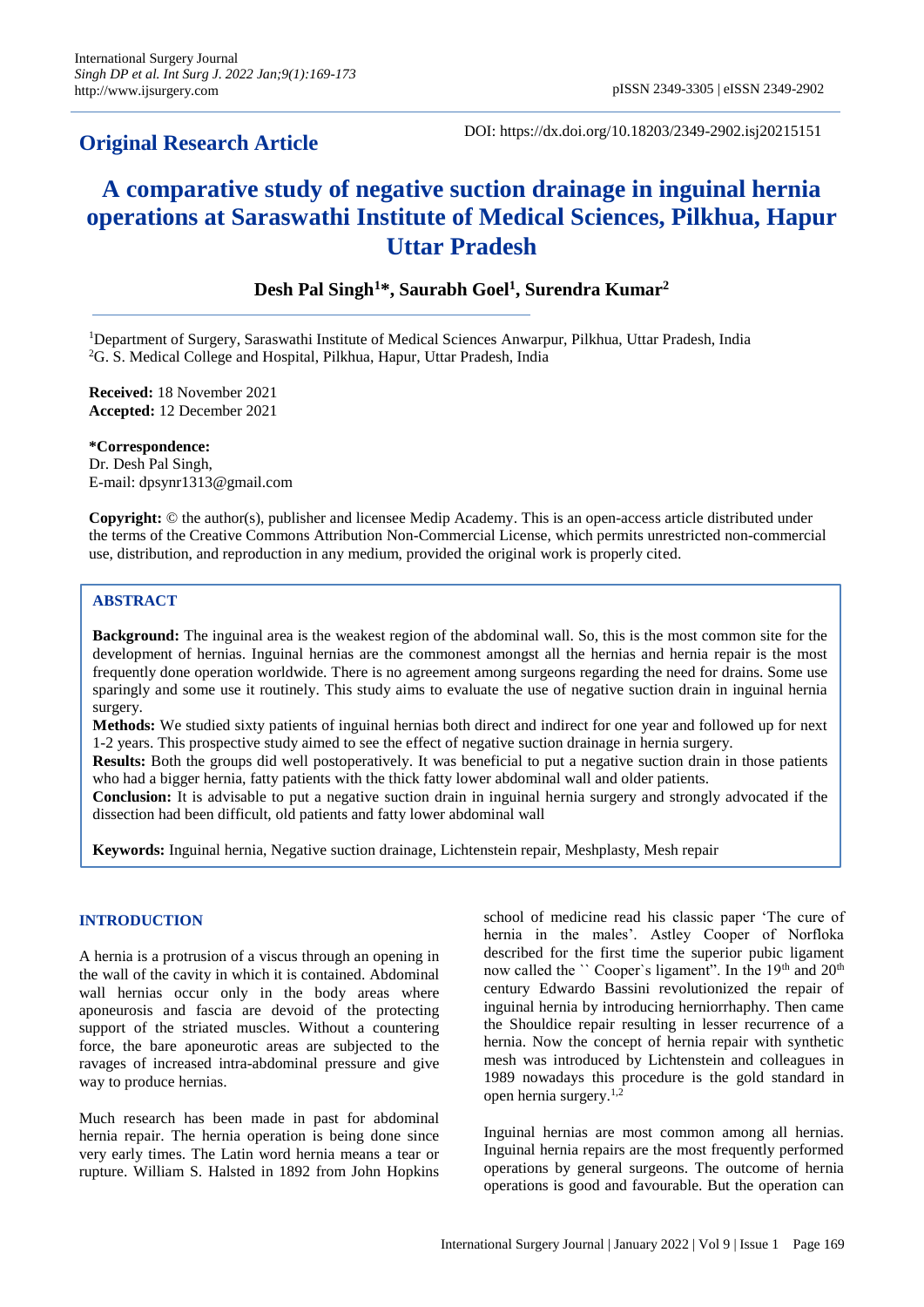have complications like formation of seroma, collection of blood, infection, dehiscence of the wound due to infection and recurrences. There is no consensus among surgeons regarding the use of drains in hernia surgery. Some surgeons use it indiscriminately and others occasionally. If seroma or haematoma are formed that was managed by aspiration, compression and surgical drainage.<sup>3</sup> If dissection was difficult, old age patients, patients on blood thinners, the use of negative suction  $d$ rain is recommended.<sup>2,4</sup>

# *Objective of the study*

The aim and objective of our study was to find the effectiveness of putting a drain in the inguinal hernia surgery as compared to non-insertion of drain.

#### **METHODS**

We have done a prospective comparative study in our institution in Saraswathi institute of medical sciences, Pilkhua, Hapur (U.P.) India. Our hospital is a tertiary care hospital and caters the need of rural and urban people of nearby places.

Ethical approval was obtained from the ethical committee of our institution before beginning of this study.

We took 60 patients for study mostly healthy apparently. All patients were males in the age group 20-70 years. The healthy males without any severe debilitating systemic disease were included in the study. Patients having serious diseases like uncontrolled diabetes, severe hypertension, congestive heart failure, recent myocardial infarction and neurological disorders were excluded from this study. We divided these patients into 2 groups of 30 each during the period from April 2019 to March 2020 and follow up was done for one year postoperatively. Standard Lichtenstein hernia repair was done with good quality prolene mesh of size 6x15 cm. In the study there were both types of hernias direct and indirect. Prolene mesh was inserted in both groups. The repair procedure was adopted as described in the operative surgery books.<sup>1,4-7</sup> The patients were randomly divided into two groups of 30 each 'the drain group" and 'no drain group'. The patients were admitted one day before surgery and informed consent was taken. The operative area was trimmed with a shaver and scrubbed well with soap and water and 10% betadine solution was applied over the area in the evening before surgery, Tab. alprazolam 0.25 and tab rabeprazole was also given. Injection cefotaxime 1 gm amikacin 500 mg and Metrogyl 200 mg IV was given at 10 p.m. to all patients as per our hospital protocol. All operations were done under spinal anaesthesia. Injection cefotaxime 1000 mg was also given before the surgery in the operation theatre.

For indirect hernia, the hernial sac was dissected and separated from cremaster muscle, facial sheath and other cord structures, contents of the sac pushed in the abdominal cavity, the neck of the sac twisted and ligated with absorbable suture. The extra sac was cut and the remaining stump pushed into the abdominal cavity. For direct hernia, the sac was pushed back in the abdominal cavity with a purse-string suture after separating the other cord structures from the sac. In both cases good quality prolene mesh was placed and fixed to the posterior wall of the inguinal canal keeping the cord structure and out above the mesh. A new artificial deep internal ring was made. In the drain group the negative suction drain no. 16 was put over the mesh prosthesis. In the 'no drain group' no drain was inserted. Then the wound closed in layers and skin closed with 2-0 ethilon suture.

Cases for the study were selected randomly. Every alternate patient was chosen to keep the negative suction drain whether it was an indirect or direct hernia. Drain fluid from the wound was measured daily for 5 days and a table made. Drains were taken out when the discharge of the drain fluid was nil. Intravenous antibiotics were given routinely to all patients for three days and then orally. Intravenous fluid was given for 3 days and then oral antibiotics for two days. The dressing of the wound opened after three days and was examined for any discharge or inflammation. Patients were discharged on seventh or eighth day of operation. All stitches were removed after seven days postoperatively.

It was an observational study only. We did not use any statistical tool to compare the results.

### **RESULTS**

All of the patients with inguinal hernia presented with swelling in the groin region. Patients with inguinal hernias were examined thoroughly and all relevant investigations were done as per routine. Hernioplasty of the hernia defects was done to avoid complications of hernia e.g., pain, irreducibility, obstruction and strangulation. The following observations were made.

#### *Type of inguinal hernia*

There were 47 patients with indirect hernia and 13 patients with the direct hernia.



**Figure 1: Types of hernia.**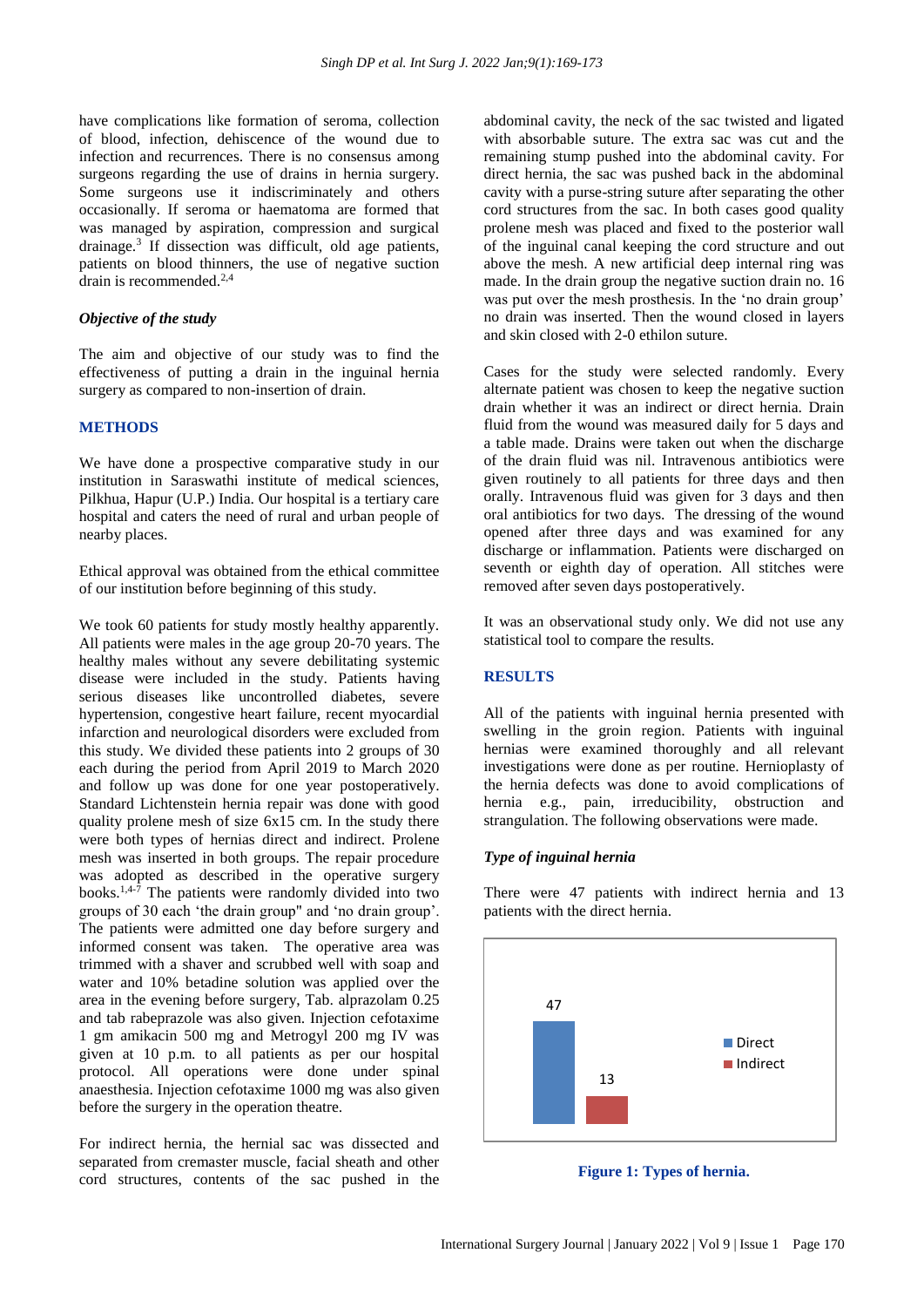#### *Sex of patient*

In this study there were only 60 male patients. Inguinal hernias are rare in female population.

#### *Age distribution*

Bar diagram showing distribution age and no. of patients. Most of the patients were in 30-60 years age group.



#### **Figure 2: Age distribution.**

#### *Non-smoker/ non-smoker*

Pie diagram showing non-smokers and non-smokers in the present study. Non-smokers were more in the study.



**Figure 3: Non-smoker/ smoker.**

#### *Working conditions*

Bar diagram for working conditions of hernia patients. Heavy and manual workers suffered more due to hernia.



#### **Figure 4: Manual/ sedentary workers.**

#### *Associated diseases*

Bar diagram showing associated diseases in patients included in the study.



#### **Figure 5: Associated diseases.**

#### *Number of patients with drain (negative suction drain)*

Column diagram for dry/ fluid in drain.



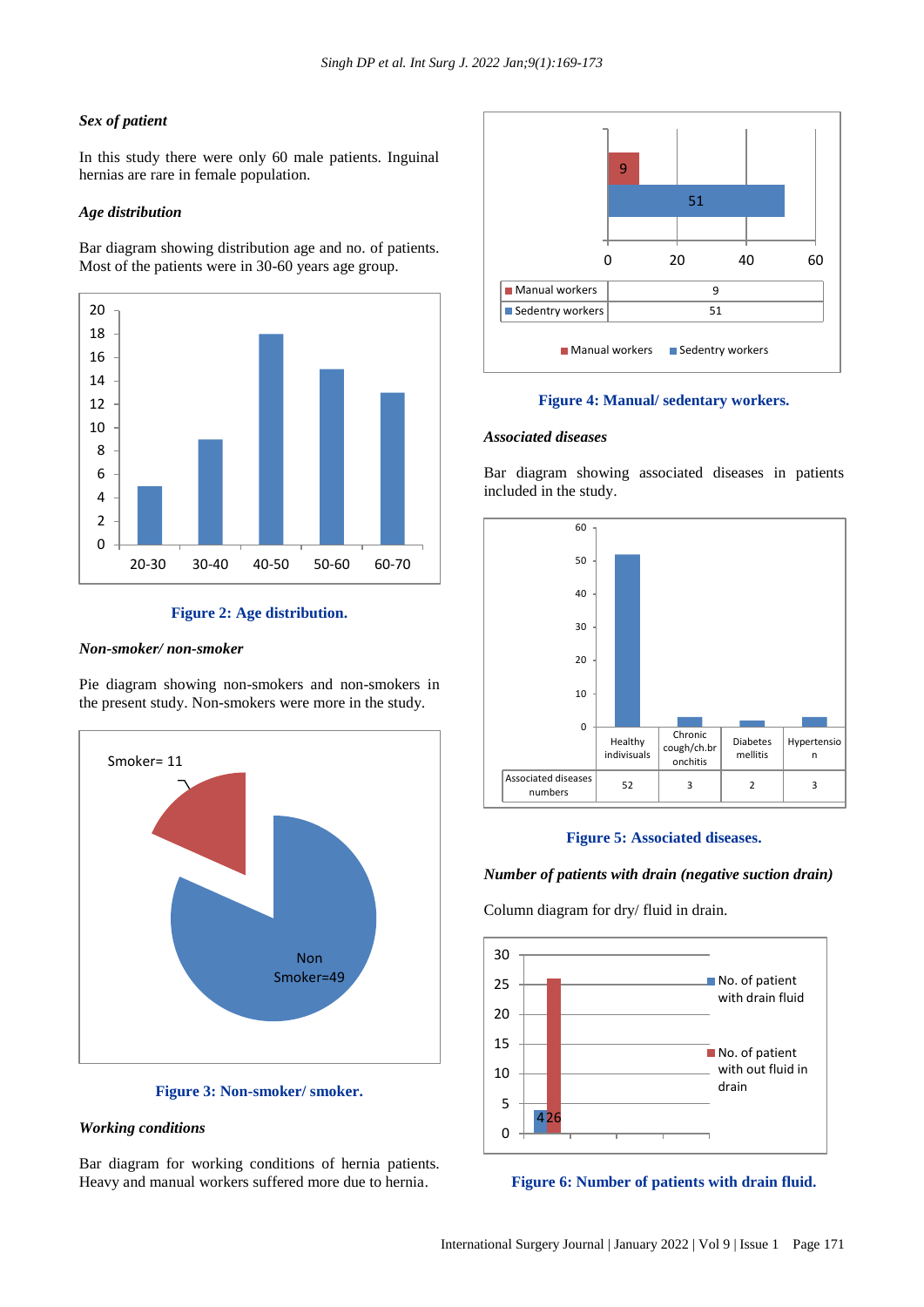# *Quantity of drain fluid in drain group*

Patient without negative suction drainage (30 patients). Pie chart for fluid in the in the wound in no drain group.

#### **Table 1: Quantity of drain fluid in drain group.**

| Post op days | <b>Drain fluid in container (CC)</b> |
|--------------|--------------------------------------|
|              | $30-40$                              |
|              | $20-10$                              |
|              | $4 - 7$                              |
|              | Nil                                  |
|              |                                      |



# **Figure 7: No fluid in drain (number of patients).**

#### *Recurrence of hernia*

There was no recurrence of hernia in both groups after 1- 2 years of follow up after operation.

There was some collection in the no drain group. It was taken care by aspiration with wide bore needle. No major complication occurred in this group.

All the patients were discharged on eight postoperative days of operation in good condition with a dry healthy scar.

Follow up of patients was done on OPD days twice a week for one week and weekly for three weeks. All the patients were fine without any complications of the operation. All the patients were advised to report back if any discharge or discomfort occurs in the operative area.

From the present study it is inferred that we kept drain in 30 patients and drain fluid was in only in 4 patients. Drain fluid reduced to nil after three days. The suction drain was removed after five days. Other remaining patients of this group were dry with no discharge or collection of fluid. In the group without drain there was collection in three patients which was aspirated with wide bore needle and patients did well after this.

Figure 1 shows total number of patients in the study and types of hernias patient suffering from. Most of the patients were male. Figure 2 shows age distribution of patients included in this series. Non-smokers were more shows in Figure 3.

Figure 6 and 7 shows that there was not much difference in seroma fluid collected. There was no mesh infection in both groups. The pain was reported in all the patients for 2-3 days. It was relieved with analgesic injections. Hospital stay was around 7-8 days in both groups.

#### **DISCUSSION**

Inguinal hernia repair by open surgery is the most commonly done operation in the world. All general surgeons begin their carrier with open surgery*.* Hernia repair is the simplest and commonest operation to begin with the surgical carrier of a general surgeon. It has a favourable outcome. Much advancement has been done in hernia surgery from simple repair to mesh repair, laparoscopic and robotic repairs. Now the gold standard for open inguinal hernia repair is Lichtenstein mesh plasty. It is practiced all over the world routinely.

To use drains in open elective surgery is a matter of controversy. Some surgeons use drains frequently and others rarely.<sup>8</sup> If seroma or haematoma develops, it is treated by post-operative puncture and drainage.<sup>9</sup> But when dissection is difficult or patients have other complicating factors the usage of the negative suction drain is recommended.<sup>10</sup> This reduces the postoperative complications of seroma, haematoma and wound sepsis and so lessen the discomfort of the patients.<sup>11</sup> But surgeons fear putting drains when using prosthetic material i.e. because of fear of introducing infection. Because drains act as a foreign body and increase the chances of infection.<sup>12</sup> In our study there was not any infection in either group with drain or with no drain.

Since serum or blood collected in the wound in the dead spaces is a good media for infection. Negative suction drainage is advisable over the mesh and under the external oblique sheath to drain the collecting fluid. The negative pressure would facilitate the collapse of the potential space when dissection is difficult e.g., old patients, patients with other debilitating conditions. It would reduce wound infection and dehiscence and hence the recurrence of hernia also. One can imagine the agony of the patient and embarrassment to the operating surgeon if there is infection or wound dehiscence.

Since it was a small study and with healthy persons so there are chances for varying results in other set of persons. This may be a limitation of the study.

#### **CONCLUSION**

From the above study it is concluded that putting a drain in open hernia surgery is beneficial in potential risky